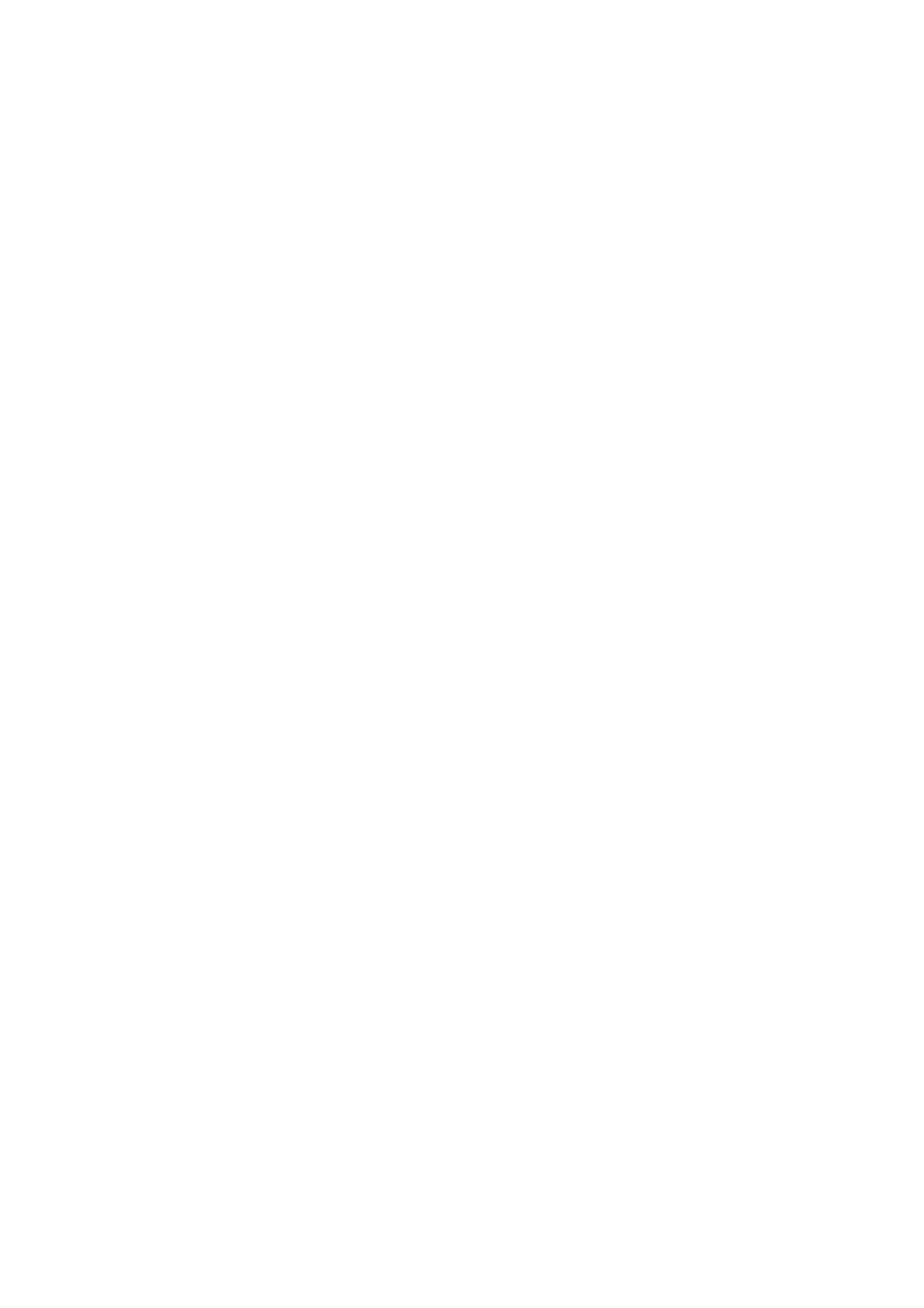# **Individual All around**

# **RESULTS**

| Rank | <b>NAME</b><br><b>NOC</b><br><b>BIB</b> |            | <b>HOOP</b> | <b>Score</b><br>Rk. | <b>BALL</b> | <b>Score</b><br>Rk. | <b>CLUBS</b> | <b>Score</b><br>Rk. | <b>RIBBON</b> | <b>Score</b><br>Rk. | Total      |
|------|-----------------------------------------|------------|-------------|---------------------|-------------|---------------------|--------------|---------------------|---------------|---------------------|------------|
| 34   | GILL, Ashari                            | D          |             | 7,200 11,850        |             | 7,000 11,800        |              | 7,500 13,150        |               | 5,800 10,600        | 47,400     |
|      | <b>AUS</b>                              | Е          | 4,750       | (32)                | 4,800       | (34)                | 5,650        | (28)                | 4,800         | (32)                |            |
|      | 6                                       | Pen        | 0,10        |                     |             |                     |              |                     |               |                     |            |
| 35   | VUKICEVIC, Ivona                        | D          | 6.400       | 10,900              | 6.900       | 12,550              | 7,500        | 12,800              | 5.900         | 11,000              | 47,250     |
|      | <b>SLO</b>                              | Е          | 4,800       | (36)                | 5,650       | (31)                | 5,300        | (31)                | 5,100         | (30)                |            |
|      | 108                                     | <b>Pen</b> | 0.30        |                     |             |                     |              |                     |               |                     |            |
| 36   | CRIJANOVSCHII, Ella                     | D          | 8.600       | 13,900              | 6.100       | 8,500               | 6,400        | 11,200              | 5.600         | 10,250              | 43,850     |
|      | <b>MDA</b>                              | Е          | 5.300       | (24)                | 2.400       | (39)                | 4.800        | (36)                | 4.650         | (34)                |            |
|      | 78                                      | Pen        |             |                     |             |                     |              |                     |               |                     |            |
| 37   | PHILIPS, Marla                          | D          |             | 7,100 10,950        |             | 7,100 12,650        |              | 6,700 11,000        | 4.300         | 7,900               | 42,500     |
|      | EGY                                     | Е          | 4,150       | (35)                | 5.550       | (30)                | 4,300        | (38)                | 3,600         | (38)                |            |
|      | 28                                      | Pen        | 0,30        |                     |             |                     |              |                     |               |                     |            |
| 38   | PATANASAK, Kanpitcha                    | D          |             | 6,100 10,500        |             | 5,500 10,350        |              | 6,700 11,600        | 3,800         | 8,400               | 40,850     |
|      | THA                                     | Е          | 4.400       | (37)                | 4.850       | (38)                | 4,900        | (34)                | 4.600         | (37)                |            |
|      | 112                                     | Pen        |             |                     |             |                     |              |                     |               |                     |            |
| 39   | LIMPANICH, Benjaporn                    | D          | 5,500       | 9,300               | 6,600       | 11,900              |              | <b>DNS</b>          |               | <b>DNS</b>          | <b>DNF</b> |
|      | THA                                     | Е          | 4,100       | (39)                | 5.600       | (33)                |              |                     |               |                     |            |
|      | 111                                     | <b>Pen</b> | 0,30        |                     | 0,30        |                     |              |                     |               |                     |            |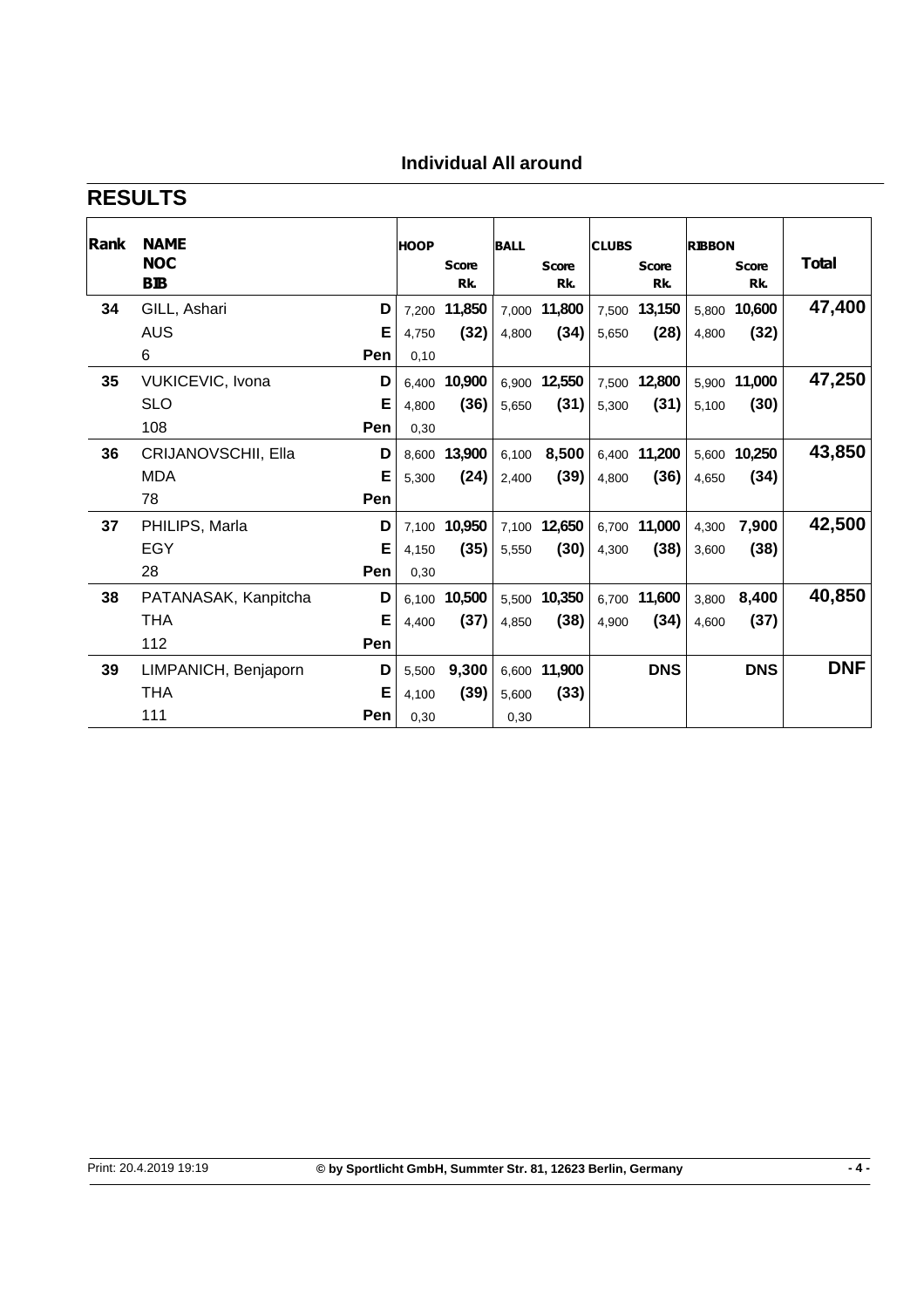

Tashkent - Uzbekistan, 19th to 21st April 2019

INDIVIDUALS and GROUPS



╒

| <b>RESULTS</b>          |                |                                                              | <b>HOOP</b> |        |             |       |                      |        |
|-------------------------|----------------|--------------------------------------------------------------|-------------|--------|-------------|-------|----------------------|--------|
| Rank                    | <b>BIB</b>     | <b>NAME</b>                                                  | <b>NOC</b>  | D      | (DB/DA)     | E     | <b>Penalty Total</b> |        |
| 1                       | 90             | SOLDATOVA, Aleksandra                                        | <b>RUS</b>  | 12,700 | (4, 6/8, 1) | 8,650 |                      | 21,350 |
| $\mathbf 2$             | 116            | NIKOLCHENKO, Vlada                                           | <b>UKR</b>  | 12,800 | (5,7/7,1)   | 8,300 |                      | 21,100 |
| 3                       | 91             | GUZENKOVA, Anastasia                                         | <b>RUS</b>  | 12,600 | (5,0/7,6)   | 8,350 |                      | 20,950 |
| 4                       | 18             | KALEYN, Boryana                                              | <b>BUL</b>  | 13,000 | (5,2/7,8)   | 8,000 | 0,05                 | 20,950 |
| 5                       | 117            | POHRANYCHNA, Khrystyna                                       | <b>UKR</b>  | 12,100 | (4, 9/7, 2) | 7,750 |                      | 19,850 |
| 6                       | 137            | TASHKENBAEVA, Sabina                                         | <b>UZB</b>  | 11,300 | (4,6/6,7)   | 7,350 |                      | 18,650 |
| $\overline{\mathbf{7}}$ | 17             | VLADINOVA, Neviana                                           | <b>BUL</b>  | 11,500 | (4,7/6,8)   | 7,050 |                      | 18,550 |
| 8                       | $\overline{2}$ | VODOPYANOVA, Yulia                                           | <b>ARM</b>  | 10,900 | (4,6/6,3)   | 7,400 |                      | 18,300 |
| 9                       | 14             | EVCHIK, Julia                                                | <b>BLR</b>  | 10,500 | (4, 4/6, 1) | 7,650 |                      | 18,150 |
| 10                      | 130            | ZENG, Laura                                                  | <b>USA</b>  | 10,800 | (4,6/6,2)   | 6,950 |                      | 17,750 |
| 11                      | 61             | ADILKHANOVA, Alina                                           | KAZ         | 10,200 | (3,8/6,4)   | 7,300 |                      | 17,500 |
| 12                      | 51             | MAFFEIS, Sofia                                               | ITA         | 10,000 | (3,8/6,2)   | 7,050 |                      | 17,050 |
| 13                      | 107            | VEDENEEVA, Ekaterina                                         | <b>SLO</b>  | 9,700  | (4, 6/5, 1) | 7,200 |                      | 16,900 |
| 14                      | 136            | FETISOVA, Ekaterina                                          | <b>UZB</b>  | 9,700  | (4,3/5,4)   | 7,150 |                      | 16,850 |
| 15                      | 50             | RUSSO, Alessia                                               | ITA         | 10,600 | (4,1/6,5)   | 6,250 |                      | 16,850 |
| 16                      | $\mathbf{1}$   | AGAGULIAN, lasmina                                           | <b>ARM</b>  | 9,500  | (4,0/5,5)   | 6,950 |                      | 16,450 |
| 17                      | 77             | IAMPOLSKAIA, Elizaveta                                       | <b>MDA</b>  | 10,100 | (4,2/5,9)   | 6,350 |                      | 16,450 |
| 18                      | 56             | KITA, Sumire                                                 | <b>JPN</b>  | 10,100 | (4,3/5,8)   | 5,950 | 0,05                 | 16,000 |
| 19                      | 131            | MIZUNO, Lili                                                 | <b>USA</b>  | 9,000  | (3, 8/5, 2) | 6,950 |                      | 15,950 |
| 20                      | 55             | MINAGAWA, Kaho                                               | <b>JPN</b>  | 9,900  | (3,9/6,0)   | 5,600 | 0,35                 | 15,150 |
| 21                      | 62             | ABITOVA, Roza                                                | KAZ         | 8,500  | (4,5/4,0)   | 6,300 |                      | 14,800 |
| 22                      | 70             | BAKLAGINA, Alina                                             | LAT         | 8,200  | (3,5/4,7)   | 6,300 |                      | 14,500 |
| 23                      | 87             | <b>BRATSBERG, Ingrid</b>                                     | <b>NOR</b>  | 8,600  | (3,6/5,0)   | 5,700 |                      | 14,300 |
| 24                      | 78             | CRIJANOVSCHII, Ella                                          | <b>MDA</b>  | 8,600  | (3,0/5,6)   | 5,300 |                      | 13,900 |
| 25                      | 24             | ZALESAKOVA, Sabina                                           | <b>CZE</b>  | 8,400  | (3,8/4,6)   | 5,450 |                      | 13,850 |
| 26                      | 74             | NG, Jia Wen                                                  | <b>MAS</b>  | 7,600  | (3,1/4,5)   | 5,900 |                      | 13,500 |
| 27                      | 83             | MALPICA, Marina                                              | <b>MEX</b>  | 8,700  | (4,2/4,5)   | 4,800 |                      | 13,500 |
| 28                      | 27             | FANOUS, Sarah                                                | EGY         | 7,600  | (3,6/4,0)   | 5,350 |                      | 12,950 |
| 29                      | 82             | DIAZ, Karla                                                  | <b>MEX</b>  | 6,800  | (3,5/3,3)   | 5,700 |                      | 12,500 |
| 30                      | 73             | KOI, Sie Yan                                                 | MAS         | 7,300  | (4,0/3,3)   | 5,200 |                      | 12,500 |
| 31                      | 23             | CHAMZINA, Alina                                              | CZE         | 7,500  | (3,9/3,6)   | 4,850 |                      | 12,350 |
| 32                      | 6              | GILL, Ashari                                                 | <b>AUS</b>  | 7,200  | (3,4/3,8)   | 4,750 | 0,10                 | 11,850 |
| 33                      | 69             | MIZUNE, Karolina                                             | LAT         | 7,600  | (2,8/4,8)   | 4,750 | 0,60                 | 11,750 |
| 34                      | 5              | KIROI-BOGATYREVA, Alexandra                                  | <b>AUS</b>  | 6,400  | (2,8/3,6)   | 5,050 | 0,30                 | 11,150 |
| 35                      | 28             | PHILIPS, Marla                                               | EGY         | 7,100  | (3, 4/3, 7) | 4,150 | 0,30                 | 10,950 |
| 36                      | 108            | VUKICEVIC, Ivona                                             | <b>SLO</b>  | 6,400  | (2,9/3,5)   | 4,800 | 0,30                 | 10,900 |
| 37                      | 112            | PATANASAK, Kanpitcha                                         | THA         | 6,100  | (3,6/2,5)   | 4,400 |                      | 10,500 |
| 38                      | 66             | IZABEKOVA, Aisha                                             | KGZ         | 7,000  | (3,4/3,6)   | 3,600 | 0,10                 | 10,500 |
| Print: 19.4.2019 20:56  |                | © by Sportlicht GmbH, Summter Str. 81, 12623 Berlin, Germany |             |        |             |       |                      | $-1-$  |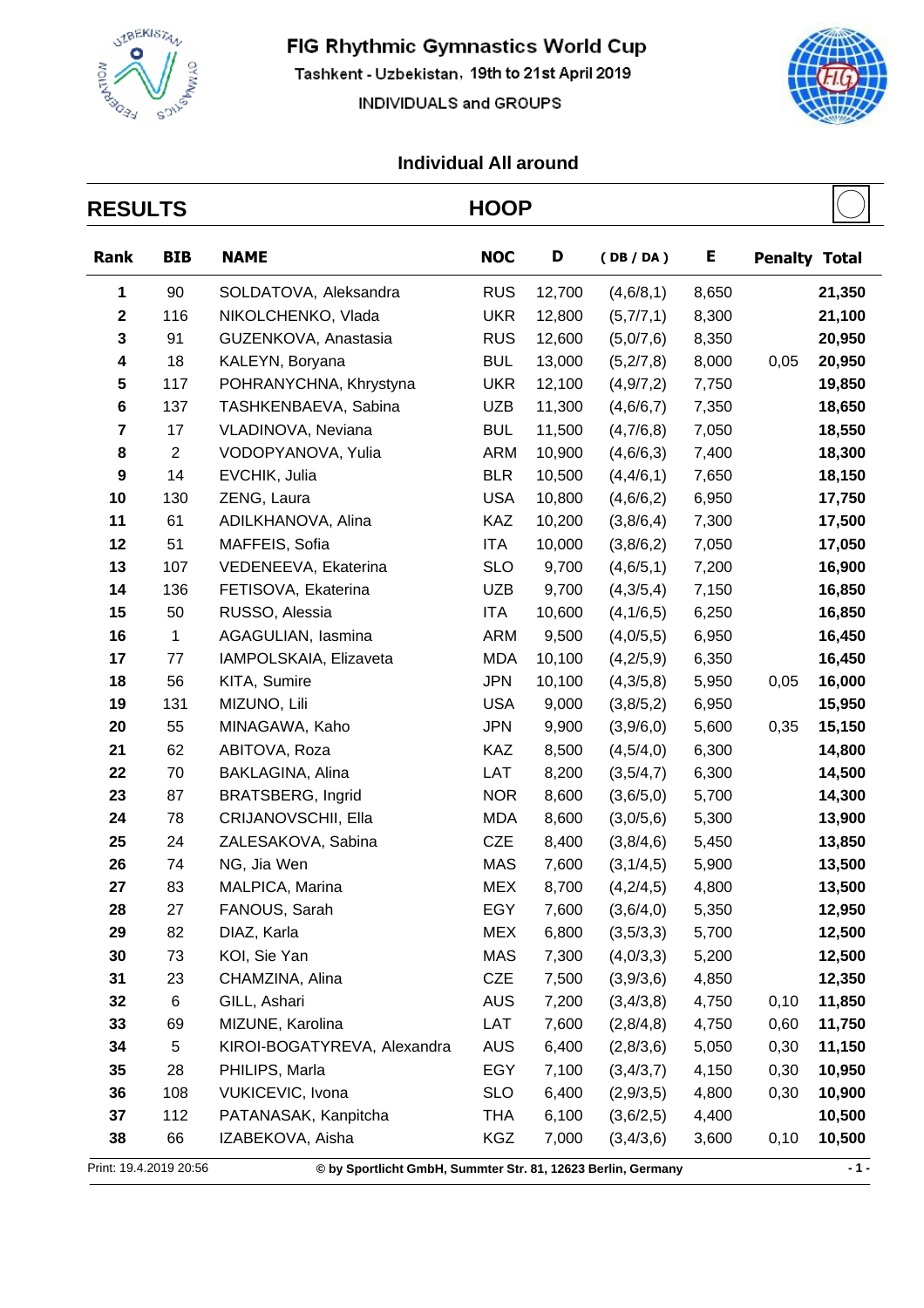

Tashkent - Uzbekistan, 19th to 21st April 2019

INDIVIDUALS and GROUPS



|             | <b>RESULTS</b> |                      |            | <b>HOOP</b> |           |       |                      |       |
|-------------|----------------|----------------------|------------|-------------|-----------|-------|----------------------|-------|
| <b>Rank</b> | <b>BIB</b>     | <b>NAME</b>          | <b>NOC</b> | D           | (DB/DA)   | E     | <b>Penalty Total</b> |       |
| 39          | 111            | LIMPANICH, Benjaporn | THA        | 5,500       | (3,0/2,5) | 4,100 | 0.30                 | 9,300 |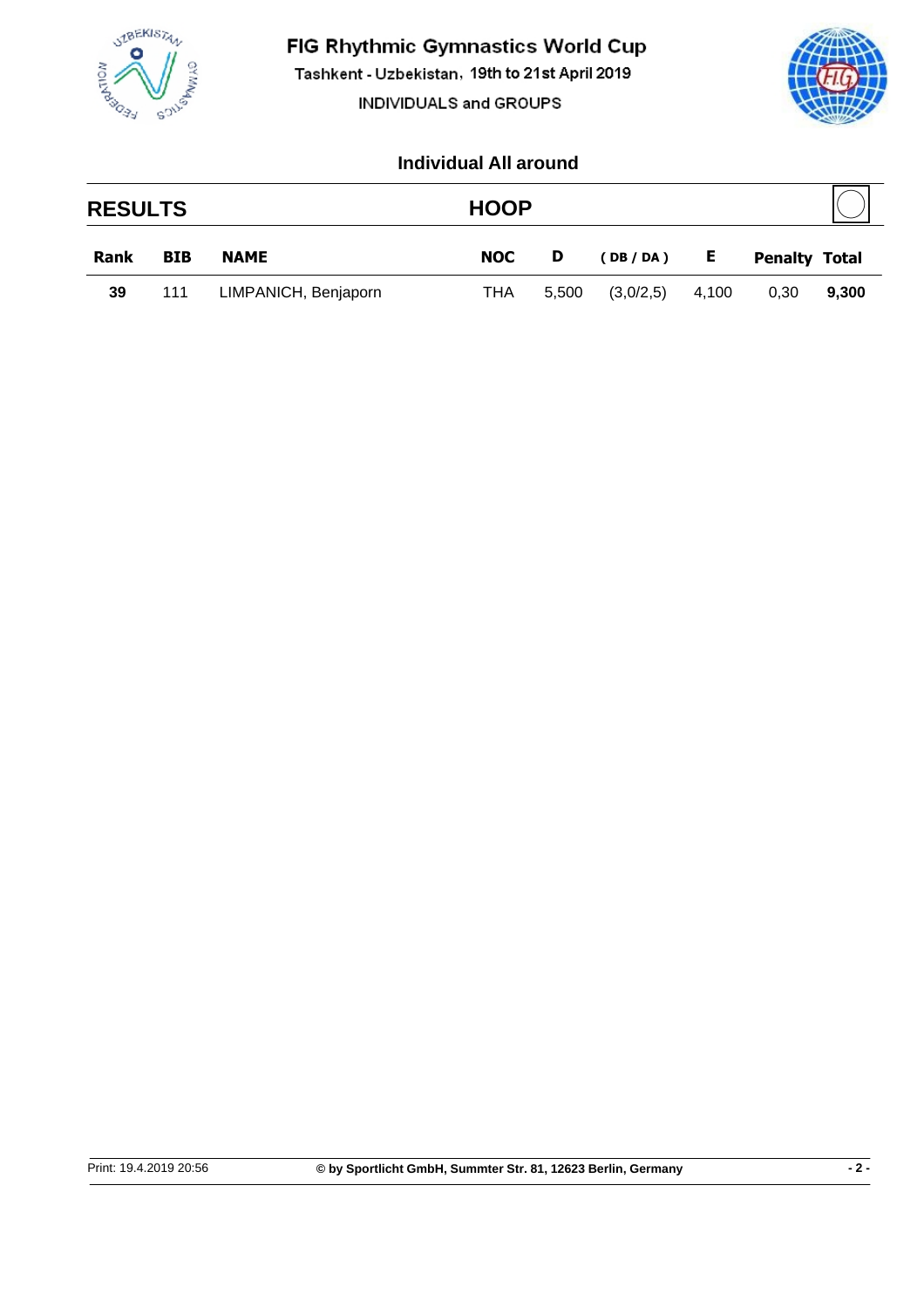

Tashkent - Uzbekistan, 19th to 21st April 2019

INDIVIDUALS and GROUPS



т

| <b>RESULTS</b>          |                |                                                              | <b>BALL</b> |        |             |       |                      |        |
|-------------------------|----------------|--------------------------------------------------------------|-------------|--------|-------------|-------|----------------------|--------|
| Rank                    | <b>BIB</b>     | <b>NAME</b>                                                  | <b>NOC</b>  | D      | (DB/DA)     | Е     | <b>Penalty Total</b> |        |
| 1                       | 91             | GUZENKOVA, Anastasia                                         | <b>RUS</b>  | 12,000 | (4,9/7,1)   | 8,450 |                      | 20,450 |
| $\mathbf 2$             | 18             | KALEYN, Boryana                                              | <b>BUL</b>  | 12,400 | (5, 1/7, 3) | 7,800 |                      | 20,200 |
| 3                       | 130            | ZENG, Laura                                                  | <b>USA</b>  | 11,200 | (4,3/6,9)   | 7,950 |                      | 19,150 |
| 4                       | 117            | POHRANYCHNA, Khrystyna                                       | <b>UKR</b>  | 11,900 | (4, 8/7, 1) | 7,200 |                      | 19,100 |
| 5                       | 55             | MINAGAWA, Kaho                                               | <b>JPN</b>  | 11,400 | (3,8/7,6)   | 7,450 |                      | 18,850 |
| 6                       | 90             | SOLDATOVA, Aleksandra                                        | <b>RUS</b>  | 11,400 | (5,2/6,2)   | 7,400 | 0,30                 | 18,500 |
| $\overline{\mathbf{7}}$ | 107            | VEDENEEVA, Ekaterina                                         | <b>SLO</b>  | 11,100 | (4, 8/6, 3) | 7,350 |                      | 18,450 |
| 8                       | 17             | VLADINOVA, Neviana                                           | <b>BUL</b>  | 11,100 | (4,5/6,6)   | 6,900 |                      | 18,000 |
| 9                       | 137            | TASHKENBAEVA, Sabina                                         | UZB         | 10,200 | (4, 5/5, 7) | 7,300 |                      | 17,500 |
| 10                      | $\overline{2}$ | VODOPYANOVA, Yulia                                           | <b>ARM</b>  | 10,700 | (4,5/6,2)   | 6,800 |                      | 17,500 |
| 11                      | 56             | KITA, Sumire                                                 | <b>JPN</b>  | 10,800 | (4,8/6,0)   | 6,650 |                      | 17,450 |
| 12                      | 1              | AGAGULIAN, lasmina                                           | ARM         | 9,700  | (4,0/5,7)   | 6,750 |                      | 16,450 |
| 13                      | 61             | ADILKHANOVA, Alina                                           | <b>KAZ</b>  | 9,400  | (4,6/4,8)   | 6,850 |                      | 16,250 |
| 14                      | 116            | NIKOLCHENKO, Vlada                                           | <b>UKR</b>  | 10,600 | (4,6/6,0)   | 5,750 | 0,30                 | 16,050 |
| 15                      | 62             | ABITOVA, Roza                                                | <b>KAZ</b>  | 9,300  | (4,5/4,8)   | 6,400 |                      | 15,700 |
| 16                      | 136            | FETISOVA, Ekaterina                                          | <b>UZB</b>  | 9,000  | (4,5/4,5)   | 5,950 |                      | 14,950 |
| 17                      | 66             | IZABEKOVA, Aisha                                             | <b>KGZ</b>  | 8,700  | (3, 4/5, 3) | 5,950 |                      | 14,650 |
| 18                      | 51             | MAFFEIS, Sofia                                               | ITA         | 8,900  | (4,0/4,9)   | 5,650 |                      | 14,550 |
| 19                      | 14             | EVCHIK, Julia                                                | <b>BLR</b>  | 9,700  | (4,7/5,0)   | 4,950 | 0,30                 | 14,350 |
| 20                      | 24             | ZALESAKOVA, Sabina                                           | <b>CZE</b>  | 8,200  | (4,0/4,2)   | 5,950 |                      | 14,150 |
| 21                      | 74             | NG, Jia Wen                                                  | <b>MAS</b>  | 8,100  | (4,0/4,1)   | 6,000 |                      | 14,100 |
| 22                      | 5              | KIROI-BOGATYREVA, Alexandra                                  | <b>AUS</b>  | 7,400  | (3,4/4,0)   | 6,550 |                      | 13,950 |
| 23                      | 23             | CHAMZINA, Alina                                              | <b>CZE</b>  | 8,900  | (4,4/4,5)   | 4,950 |                      | 13,850 |
| 24                      | 83             | MALPICA, Marina                                              | <b>MEX</b>  | 8,400  | (4,6/3,8)   | 5,350 | 0,10                 | 13,650 |
| 25                      | 87             | <b>BRATSBERG, Ingrid</b>                                     | <b>NOR</b>  | 8,100  | (3,6/4,5)   | 5,350 |                      | 13,450 |
| 26                      | 82             | DIAZ, Karla                                                  | <b>MEX</b>  | 7,600  | (4, 4/3, 2) | 5,700 | 0,05                 | 13,250 |
| 27                      | 70             | BAKLAGINA, Alina                                             | LAT         | 7,200  | (3,5/3,7)   | 5,900 | 0,05                 | 13,050 |
| 28                      | 77             | IAMPOLSKAIA, Elizaveta                                       | <b>MDA</b>  | 8,700  | (3,6/5,1)   | 4,650 | 0,30                 | 13,050 |
| 29                      | 131            | MIZUNO, Lili                                                 | <b>USA</b>  | 8,100  | (3,7/4,4)   | 4,950 | 0,30                 | 12,750 |
| 30                      | 28             | PHILIPS, Marla                                               | EGY         | 7,100  | (3,0/4,1)   | 5,550 |                      | 12,650 |
| 31                      | 108            | VUKICEVIC, Ivona                                             | <b>SLO</b>  | 6,900  | (3,5/3,4)   | 5,650 |                      | 12,550 |
| 32                      | 27             | FANOUS, Sarah                                                | EGY         | 7,700  | (3,8/3,9)   | 4,300 |                      | 12,000 |
| 33                      | 111            | LIMPANICH, Benjaporn                                         | <b>THA</b>  | 6,600  | (3,6/3,0)   | 5,600 | 0,30                 | 11,900 |
| 34                      | 6              | GILL, Ashari                                                 | <b>AUS</b>  | 7,000  | (3,4/3,6)   | 4,800 |                      | 11,800 |
| 35                      | 50             | RUSSO, Alessia                                               | ITA         | 8,900  | (3,7/5,2)   | 3,400 | 0,60                 | 11,700 |
| 36                      | 73             | KOI, Sie Yan                                                 | MAS         | 6,700  | (3,7/3,0)   | 4,850 |                      | 11,550 |
| 37                      | 69             | MIZUNE, Karolina                                             | LAT         | 6,700  | (2,8/3,9)   | 4,150 | 0,30                 | 10,550 |
| 38                      | 112            | PATANASAK, Kanpitcha                                         | <b>THA</b>  | 5,500  | (2,9/2,6)   | 4,850 |                      | 10,350 |
| Print: 19.4.2019 20:57  |                | © by Sportlicht GmbH, Summter Str. 81, 12623 Berlin, Germany |             |        |             |       |                      | $-1 -$ |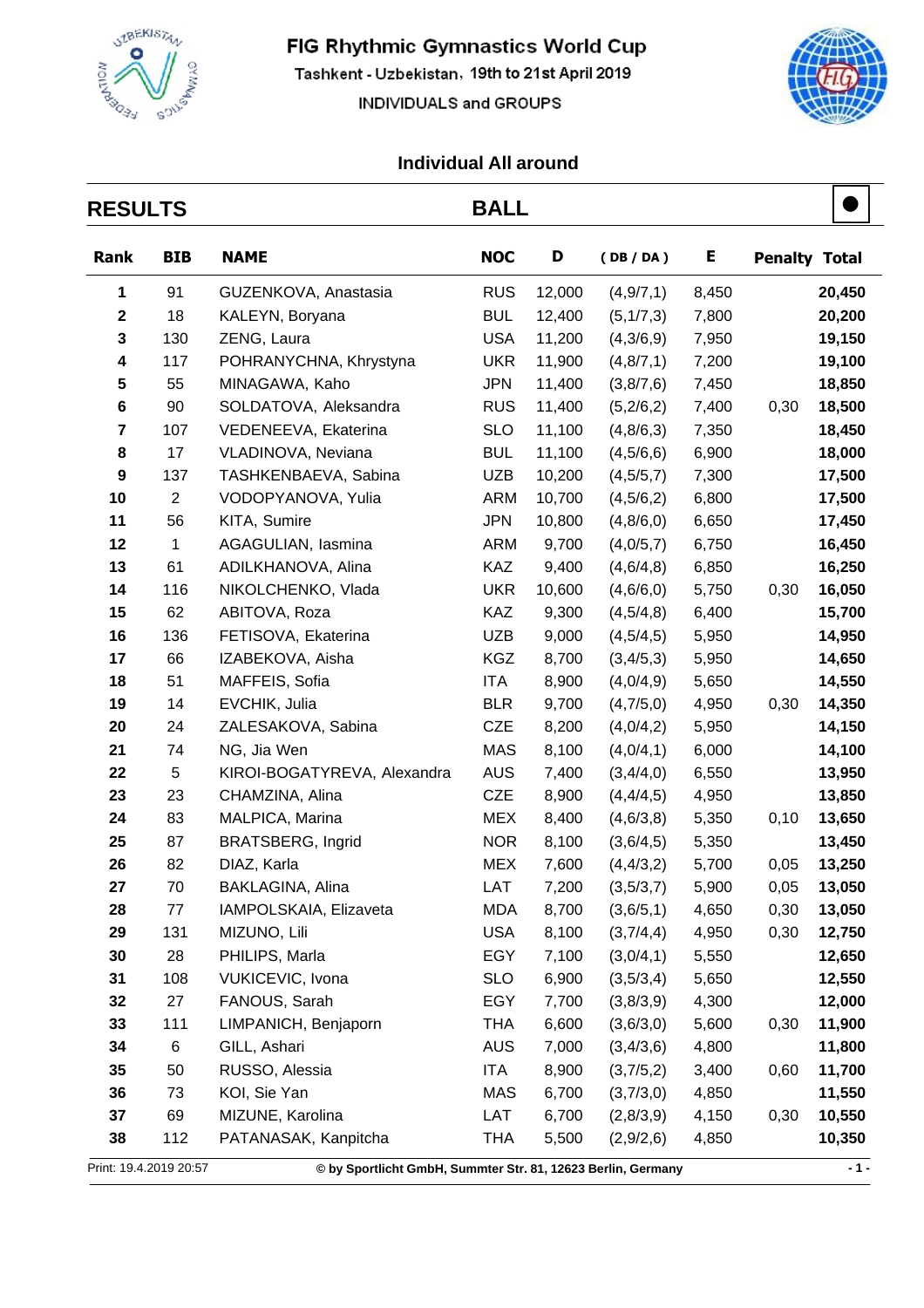

Tashkent - Uzbekistan, 19th to 21st April 2019

INDIVIDUALS and GROUPS



| <b>RESULTS</b> |            |                            | <b>BALL</b> |       |           |       |                      |
|----------------|------------|----------------------------|-------------|-------|-----------|-------|----------------------|
| Rank           | <b>BIB</b> | <b>NAME</b>                | <b>NOC</b>  | D     | (DB/DA)   | E.    | <b>Penalty Total</b> |
| 39             | 78         | <b>CRIJANOVSCHII, Ella</b> | <b>MDA</b>  | 6,100 | (3,5/2,6) | 2,400 | 8,500                |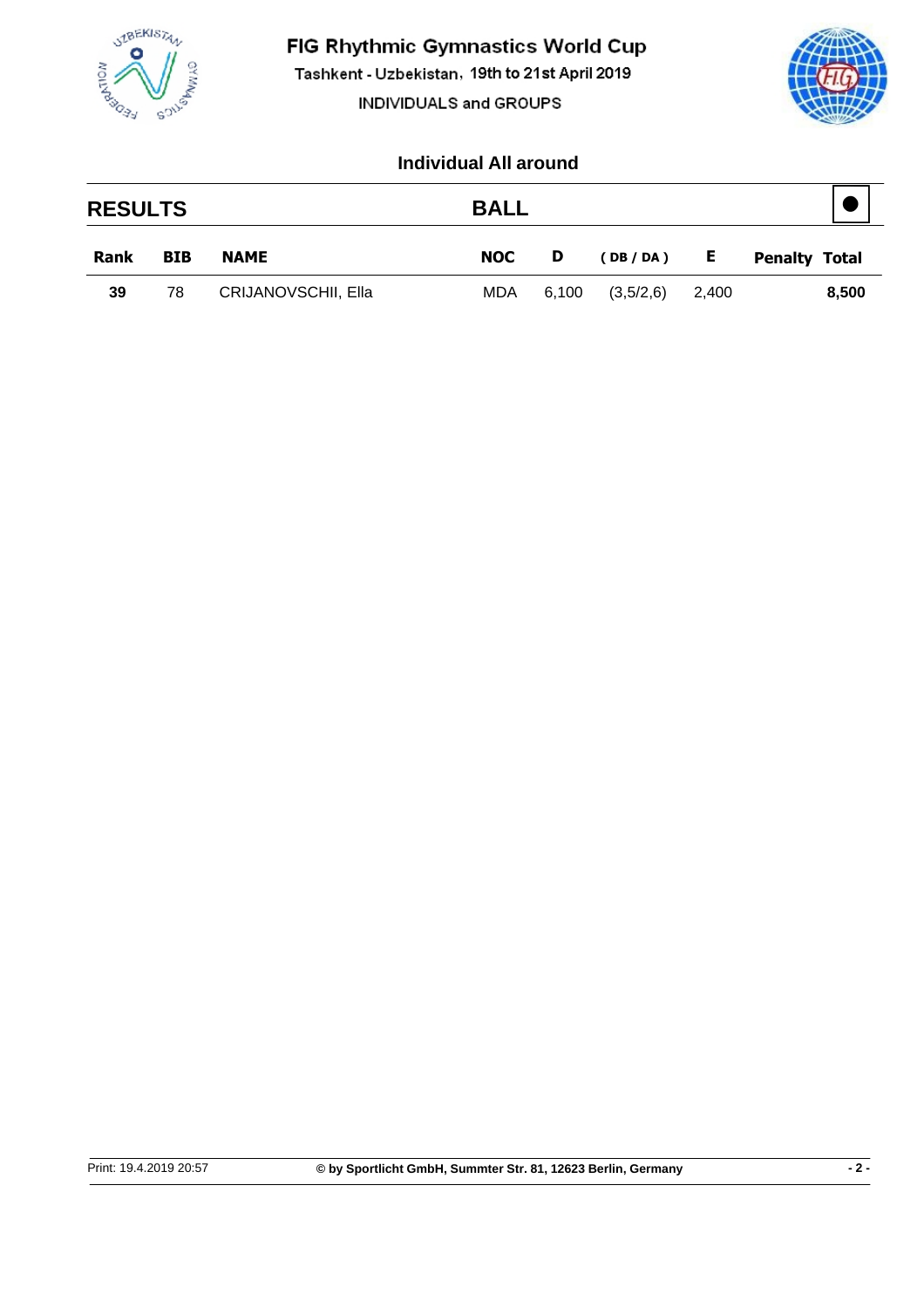

Tashkent - Uzbekistan, 19th to 21st April 2019

INDIVIDUALS and GROUPS



 $\overline{\phantom{a}}$ 

| <b>RESULTS</b>          |                |                                                              | <b>CLUBS</b> |        |             |       |                      |        |
|-------------------------|----------------|--------------------------------------------------------------|--------------|--------|-------------|-------|----------------------|--------|
| Rank                    | <b>BIB</b>     | <b>NAME</b>                                                  | <b>NOC</b>   | D      | (DB/DA)     | E     | <b>Penalty Total</b> |        |
| 1                       | 116            | NIKOLCHENKO, Vlada                                           | <b>UKR</b>   | 10,200 | (5,4/4,8)   | 8,150 |                      | 18,350 |
| $\mathbf 2$             | 17             | VLADINOVA, Neviana                                           | <b>BUL</b>   | 10,100 | (5,0/5,1)   | 7,600 | 0,05                 | 17,650 |
| 3                       | 90             | SOLDATOVA, Aleksandra                                        | <b>RUS</b>   | 9,600  | (4,9/4,7)   | 7,850 | 0,05                 | 17,400 |
| 4                       | 117            | POHRANYCHNA, Khrystyna                                       | <b>UKR</b>   | 10,500 | (4, 8/5, 7) | 6,700 |                      | 17,200 |
| 5                       | 91             | GUZENKOVA, Anastasia                                         | <b>RUS</b>   | 9,800  | (4, 8/5, 0) | 7,050 |                      | 16,850 |
| 6                       | 56             | KITA, Sumire                                                 | <b>JPN</b>   | 9,600  | (4, 6/5, 0) | 7,150 |                      | 16,750 |
| $\overline{\mathbf{7}}$ | 107            | VEDENEEVA, Ekaterina                                         | <b>SLO</b>   | 9,100  | (4, 8/4, 3) | 7,400 |                      | 16,500 |
| 8                       | 18             | KALEYN, Boryana                                              | <b>BUL</b>   | 8,500  | (4,0/4,5)   | 7,150 |                      | 15,650 |
| 9                       | 130            | ZENG, Laura                                                  | <b>USA</b>   | 8,100  | (4,1/4,0)   | 7,400 |                      | 15,500 |
| 10                      | 14             | EVCHIK, Julia                                                | <b>BLR</b>   | 9,000  | (4, 8/4, 2) | 6,500 |                      | 15,500 |
| 11                      | 137            | TASHKENBAEVA, Sabina                                         | <b>UZB</b>   | 8,400  | (4,4/4,0)   | 7,000 |                      | 15,400 |
| 12                      | 50             | RUSSO, Alessia                                               | ITA          | 8,200  | (4,0/4,2)   | 6,550 |                      | 14,750 |
| 13                      | 55             | MINAGAWA, Kaho                                               | <b>JPN</b>   | 8,400  | (3,1/5,3)   | 6,350 |                      | 14,750 |
| 14                      | $\mathbf{1}$   | AGAGULIAN, lasmina                                           | <b>ARM</b>   | 8,500  | (4, 6/3, 9) | 5,650 |                      | 14,150 |
| 15                      | $\overline{c}$ | VODOPYANOVA, Yulia                                           | <b>ARM</b>   | 8,300  | (4, 8/3, 5) | 6,050 | 0,30                 | 14,050 |
| 16                      | 77             | IAMPOLSKAIA, Elizaveta                                       | <b>MDA</b>   | 7,700  | (3,4/4,3)   | 6,200 |                      | 13,900 |
| 17                      | 131            | MIZUNO, Lili                                                 | <b>USA</b>   | 8,100  | (4, 4/3, 7) | 5,800 |                      | 13,900 |
| 18                      | 82             | DIAZ, Karla                                                  | <b>MEX</b>   | 7,500  | (3,8/3,7)   | 6,350 |                      | 13,850 |
| 19                      | 87             | <b>BRATSBERG, Ingrid</b>                                     | <b>NOR</b>   | 7,000  | (3,4/3,6)   | 6,300 |                      | 13,300 |
| 20                      | 24             | ZALESAKOVA, Sabina                                           | <b>CZE</b>   | 6,700  | (3,7/3,0)   | 6,150 |                      | 12,850 |
| 21                      | 69             | MIZUNE, Karolina                                             | LAT          | 6,700  | (3,2/3,5)   | 6,100 |                      | 12,800 |
| 22                      | 5              | KIROI-BOGATYREVA, Alexandra                                  | <b>AUS</b>   | 7,100  | (3,6/3,5)   | 5,700 | 0,10                 | 12,700 |
| 23                      | 61             | ADILKHANOVA, Alina                                           | <b>KAZ</b>   | 7,100  | (4,2/2,9)   | 5,550 |                      | 12,650 |
| 24                      | 136            | FETISOVA, Ekaterina                                          | <b>UZB</b>   | 6,800  | (4,0/2,8)   | 5,550 |                      | 12,350 |
| 25                      | 83             | MALPICA, Marina                                              | <b>MEX</b>   | 7,000  | (3,2/3,8)   | 5,350 |                      | 12,350 |
| 26                      | 73             | KOI, Sie Yan                                                 | <b>MAS</b>   | 6,300  | (3,4/2,9)   | 5,600 |                      | 11,900 |
| 27                      | 23             | CHAMZINA, Alina                                              | <b>CZE</b>   | 6,100  | (3,8/2,3)   | 5,450 |                      | 11,550 |
| 28                      | 27             | FANOUS, Sarah                                                | EGY          | 6,000  | (3,4/2,6)   | 5,350 |                      | 11,350 |
| 29                      | 74             | NG, Jia Wen                                                  | <b>MAS</b>   | 5,200  | (3,0/2,2)   | 5,800 |                      | 11,000 |
| 30                      | 108            | VUKICEVIC, Ivona                                             | <b>SLO</b>   | 5,900  | (3,1/2,8)   | 5,100 |                      | 11,000 |
| 31                      | 70             | BAKLAGINA, Alina                                             | LAT          | 5,400  | (3,0/2,4)   | 5,350 |                      | 10,750 |
| 32                      | 6              | GILL, Ashari                                                 | <b>AUS</b>   | 5,800  | (3,3/2,5)   | 4,800 |                      | 10,600 |
| 33                      | 51             | MAFFEIS, Sofia                                               | ITA          | 5,700  | (3,2/2,5)   | 5,100 | 0,30                 | 10,500 |
| 34                      | 78             | CRIJANOVSCHII, Ella                                          | MDA          | 5,600  | (2,8/2,8)   | 4,650 |                      | 10,250 |
| 35                      | 62             | ABITOVA, Roza                                                | KAZ          | 6,200  | (4,1/2,1)   | 4,150 | 0,30                 | 10,050 |
| 36                      | 66             | IZABEKOVA, Aisha                                             | <b>KGZ</b>   | 5,200  | (3,3/1,9)   | 4,450 |                      | 9,650  |
| 37                      | 112            | PATANASAK, Kanpitcha                                         | THA          | 3,800  | (2,4/1,4)   | 4,600 |                      | 8,400  |
| 38                      | 28             | PHILIPS, Marla                                               | EGY          | 4,300  | (2,9/1,4)   | 3,600 |                      | 7,900  |
| Print: 20.4.2019 19:54  |                | © by Sportlicht GmbH, Summter Str. 81, 12623 Berlin, Germany |              |        |             |       |                      | $-1-$  |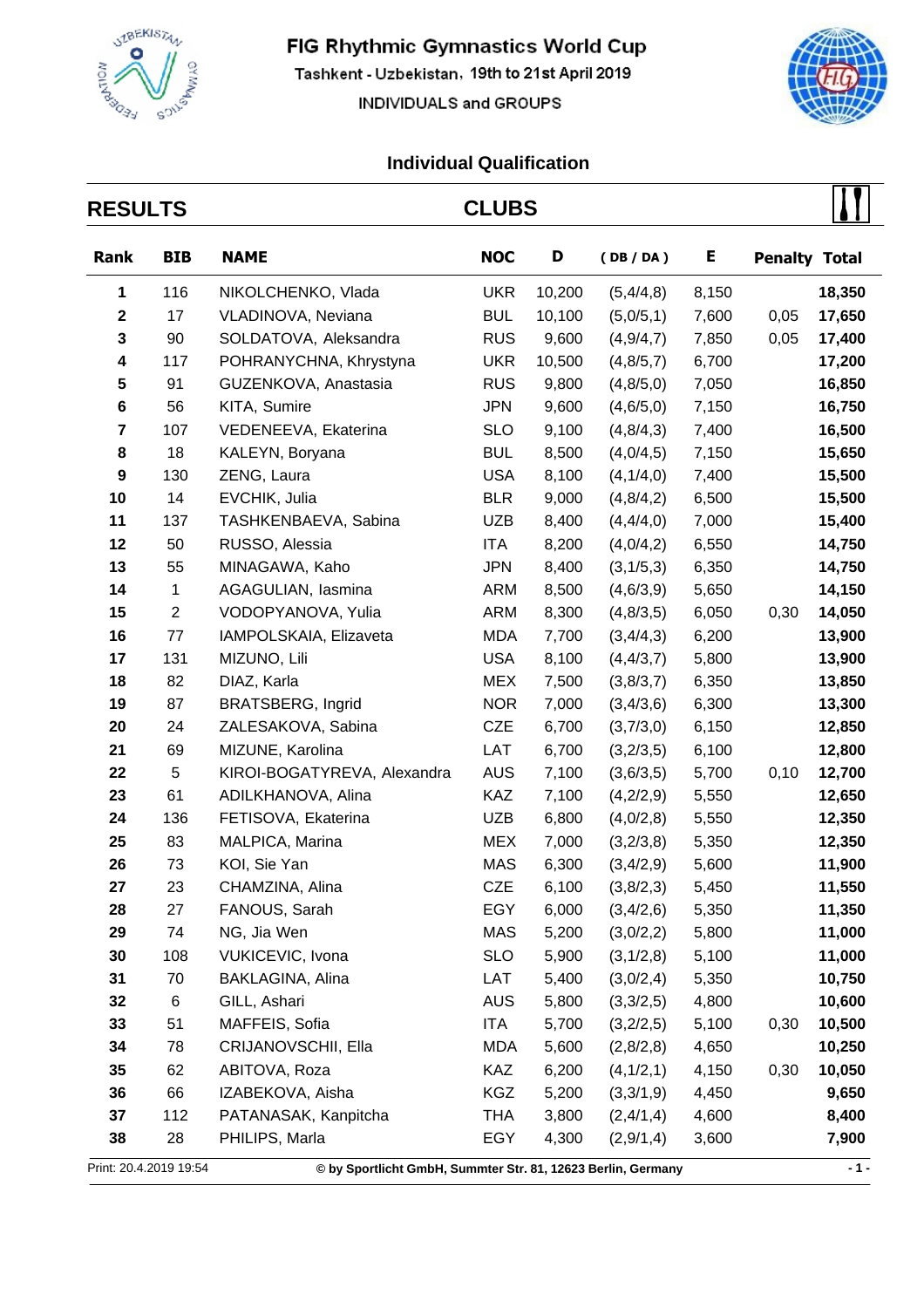

Tashkent - Uzbekistan, 19th to 21st April 2019

INDIVIDUALS and GROUPS



| <b>RESULTS</b> |            |                      | <b>CLUBS</b> |   |                   |   |                      |
|----------------|------------|----------------------|--------------|---|-------------------|---|----------------------|
| Rank           | <b>BIB</b> | <b>NAME</b>          | <b>NOC</b>   | D | (DB / DA )        | E | <b>Penalty Total</b> |
|                | 111        | LIMPANICH, Benjaporn | THA          |   | $\langle \rangle$ |   | <b>DNS</b>           |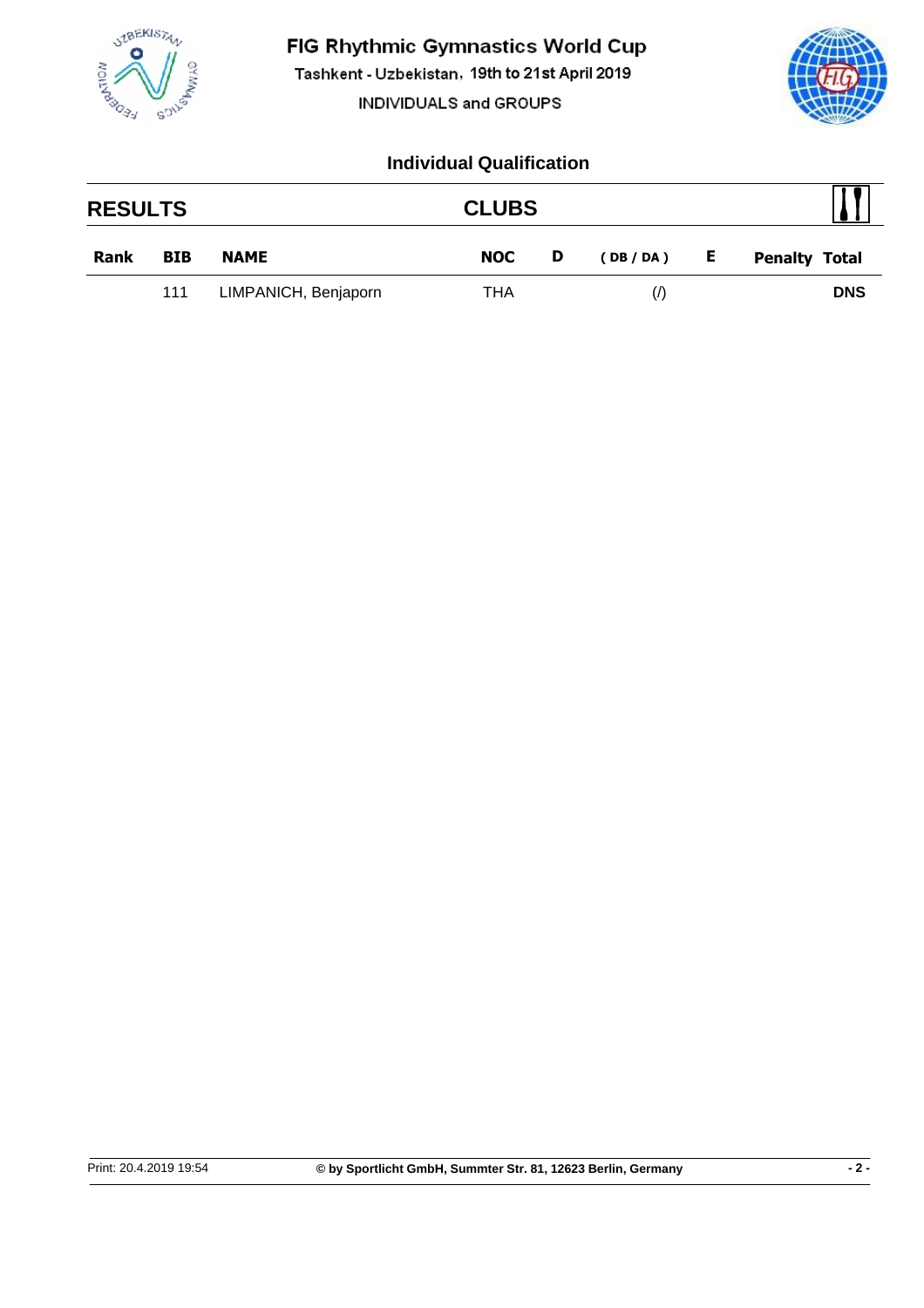

Tashkent - Uzbekistan, 19th to 21st April 2019

INDIVIDUALS and GROUPS



| <b>RESULTS</b>         |                |                                                              | <b>RIBBON</b> |        |             |       |                      |        |
|------------------------|----------------|--------------------------------------------------------------|---------------|--------|-------------|-------|----------------------|--------|
| Rank                   | <b>BIB</b>     | <b>NAME</b>                                                  | <b>NOC</b>    | D      | (DB / DA)   | Е     | <b>Penalty Total</b> |        |
| 1                      | 116            | NIKOLCHENKO, Vlada                                           | <b>UKR</b>    | 10,200 | (5,4/4,8)   | 8,150 |                      | 18,350 |
| $\mathbf{2}$           | 17             | VLADINOVA, Neviana                                           | <b>BUL</b>    | 10,100 | (5,0/5,1)   | 7,600 | 0,05                 | 17,650 |
| 3                      | 90             | SOLDATOVA, Aleksandra                                        | <b>RUS</b>    | 9,600  | (4,9/4,7)   | 7,850 | 0,05                 | 17,400 |
| 4                      | 117            | POHRANYCHNA, Khrystyna                                       | <b>UKR</b>    | 10,500 | (4, 8/5, 7) | 6,700 |                      | 17,200 |
| 5                      | 91             | GUZENKOVA, Anastasia                                         | <b>RUS</b>    | 9,800  | (4, 8/5, 0) | 7,050 |                      | 16,850 |
| 6                      | 56             | KITA, Sumire                                                 | <b>JPN</b>    | 9,600  | (4, 6/5, 0) | 7,150 |                      | 16,750 |
| $\overline{7}$         | 107            | VEDENEEVA, Ekaterina                                         | <b>SLO</b>    | 9,100  | (4, 8/4, 3) | 7,400 |                      | 16,500 |
| 8                      | 18             | KALEYN, Boryana                                              | <b>BUL</b>    | 8,500  | (4,0/4,5)   | 7,150 |                      | 15,650 |
| 9                      | 130            | ZENG, Laura                                                  | <b>USA</b>    | 8,100  | (4,1/4,0)   | 7,400 |                      | 15,500 |
| 10                     | 14             | EVCHIK, Julia                                                | <b>BLR</b>    | 9,000  | (4,8/4,2)   | 6,500 |                      | 15,500 |
| 11                     | 137            | TASHKENBAEVA, Sabina                                         | <b>UZB</b>    | 8,400  | (4,4/4,0)   | 7,000 |                      | 15,400 |
| 12                     | 50             | RUSSO, Alessia                                               | ITA           | 8,200  | (4,0/4,2)   | 6,550 |                      | 14,750 |
| 13                     | 55             | MINAGAWA, Kaho                                               | <b>JPN</b>    | 8,400  | (3,1/5,3)   | 6,350 |                      | 14,750 |
| 14                     | 1              | AGAGULIAN, lasmina                                           | ARM           | 8,500  | (4,6/3,9)   | 5,650 |                      | 14,150 |
| 15                     | $\overline{2}$ | VODOPYANOVA, Yulia                                           | <b>ARM</b>    | 8,300  | (4, 8/3, 5) | 6,050 | 0,30                 | 14,050 |
| 16                     | 77             | IAMPOLSKAIA, Elizaveta                                       | <b>MDA</b>    | 7,700  | (3,4/4,3)   | 6,200 |                      | 13,900 |
| 17                     | 131            | MIZUNO, Lili                                                 | <b>USA</b>    | 8,100  | (4, 4/3, 7) | 5,800 |                      | 13,900 |
| 18                     | 82             | DIAZ, Karla                                                  | <b>MEX</b>    | 7,500  | (3,8/3,7)   | 6,350 |                      | 13,850 |
| 19                     | 87             | <b>BRATSBERG, Ingrid</b>                                     | <b>NOR</b>    | 7,000  | (3,4/3,6)   | 6,300 |                      | 13,300 |
| 20                     | 24             | ZALESAKOVA, Sabina                                           | <b>CZE</b>    | 6,700  | (3,7/3,0)   | 6,150 |                      | 12,850 |
| 21                     | 69             | MIZUNE, Karolina                                             | LAT           | 6,700  | (3,2/3,5)   | 6,100 |                      | 12,800 |
| 22                     | 5              | KIROI-BOGATYREVA, Alexandra                                  | <b>AUS</b>    | 7,100  | (3,6/3,5)   | 5,700 | 0,10                 | 12,700 |
| 23                     | 61             | ADILKHANOVA, Alina                                           | <b>KAZ</b>    | 7,100  | (4,2/2,9)   | 5,550 |                      | 12,650 |
| 24                     | 136            | FETISOVA, Ekaterina                                          | <b>UZB</b>    | 6,800  | (4,0/2,8)   | 5,550 |                      | 12,350 |
| 25                     | 83             | MALPICA, Marina                                              | <b>MEX</b>    | 7,000  | (3,2/3,8)   | 5,350 |                      | 12,350 |
| 26                     | 73             | KOI, Sie Yan                                                 | <b>MAS</b>    | 6,300  | (3,4/2,9)   | 5,600 |                      | 11,900 |
| 27                     | 23             | CHAMZINA, Alina                                              | <b>CZE</b>    | 6,100  | (3,8/2,3)   | 5,450 |                      | 11,550 |
| 28                     | 27             | FANOUS, Sarah                                                | EGY           | 6,000  | (3,4/2,6)   | 5,350 |                      | 11,350 |
| 29                     | 74             | NG, Jia Wen                                                  | <b>MAS</b>    | 5,200  | (3,0/2,2)   | 5,800 |                      | 11,000 |
| 30                     | 108            | VUKICEVIC, Ivona                                             | <b>SLO</b>    | 5,900  | (3,1/2,8)   | 5,100 |                      | 11,000 |
| 31                     | 70             | BAKLAGINA, Alina                                             | LAT           | 5,400  | (3,0/2,4)   | 5,350 |                      | 10,750 |
| 32                     | 6              | GILL, Ashari                                                 | <b>AUS</b>    | 5,800  | (3,3/2,5)   | 4,800 |                      | 10,600 |
| 33                     | 51             | MAFFEIS, Sofia                                               | ITA           | 5,700  | (3,2/2,5)   | 5,100 | 0,30                 | 10,500 |
| 34                     | 78             | CRIJANOVSCHII, Ella                                          | <b>MDA</b>    | 5,600  | (2,8/2,8)   | 4,650 |                      | 10,250 |
| 35                     | 62             | ABITOVA, Roza                                                | KAZ           | 6,200  | (4,1/2,1)   | 4,150 | 0,30                 | 10,050 |
| 36                     | 66             | IZABEKOVA, Aisha                                             | <b>KGZ</b>    | 5,200  | (3,3/1,9)   | 4,450 |                      | 9,650  |
| 37                     | 112            | PATANASAK, Kanpitcha                                         | <b>THA</b>    | 3,800  | (2,4/1,4)   | 4,600 |                      | 8,400  |
| 38                     | 28             | PHILIPS, Marla                                               | EGY           | 4,300  | (2,9/1,4)   | 3,600 |                      | 7,900  |
| Print: 20.4.2019 19:53 |                | © by Sportlicht GmbH, Summter Str. 81, 12623 Berlin, Germany |               |        |             |       |                      | $-1 -$ |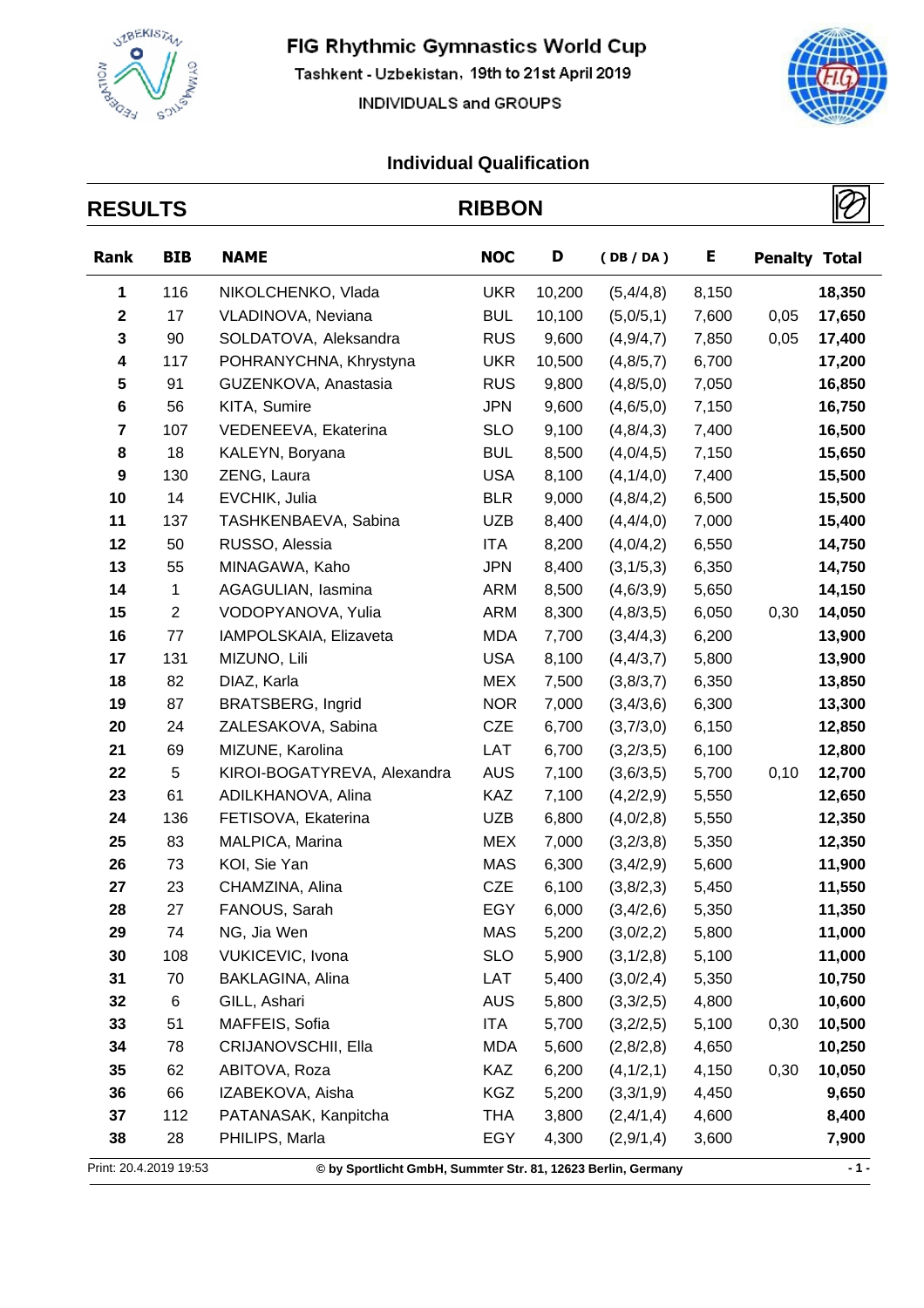

Tashkent - Uzbekistan, 19th to 21st April 2019

INDIVIDUALS and GROUPS



| <b>RESULTS</b> |            |                      | <b>RIBBON</b> |   |                   |    |                      |
|----------------|------------|----------------------|---------------|---|-------------------|----|----------------------|
| Rank           | <b>BIB</b> | <b>NAME</b>          | <b>NOC</b>    | D | (DB/DA)           | E. | <b>Penalty Total</b> |
|                | 111        | LIMPANICH, Benjaporn | THA           |   | $\langle \rangle$ |    | <b>DNS</b>           |